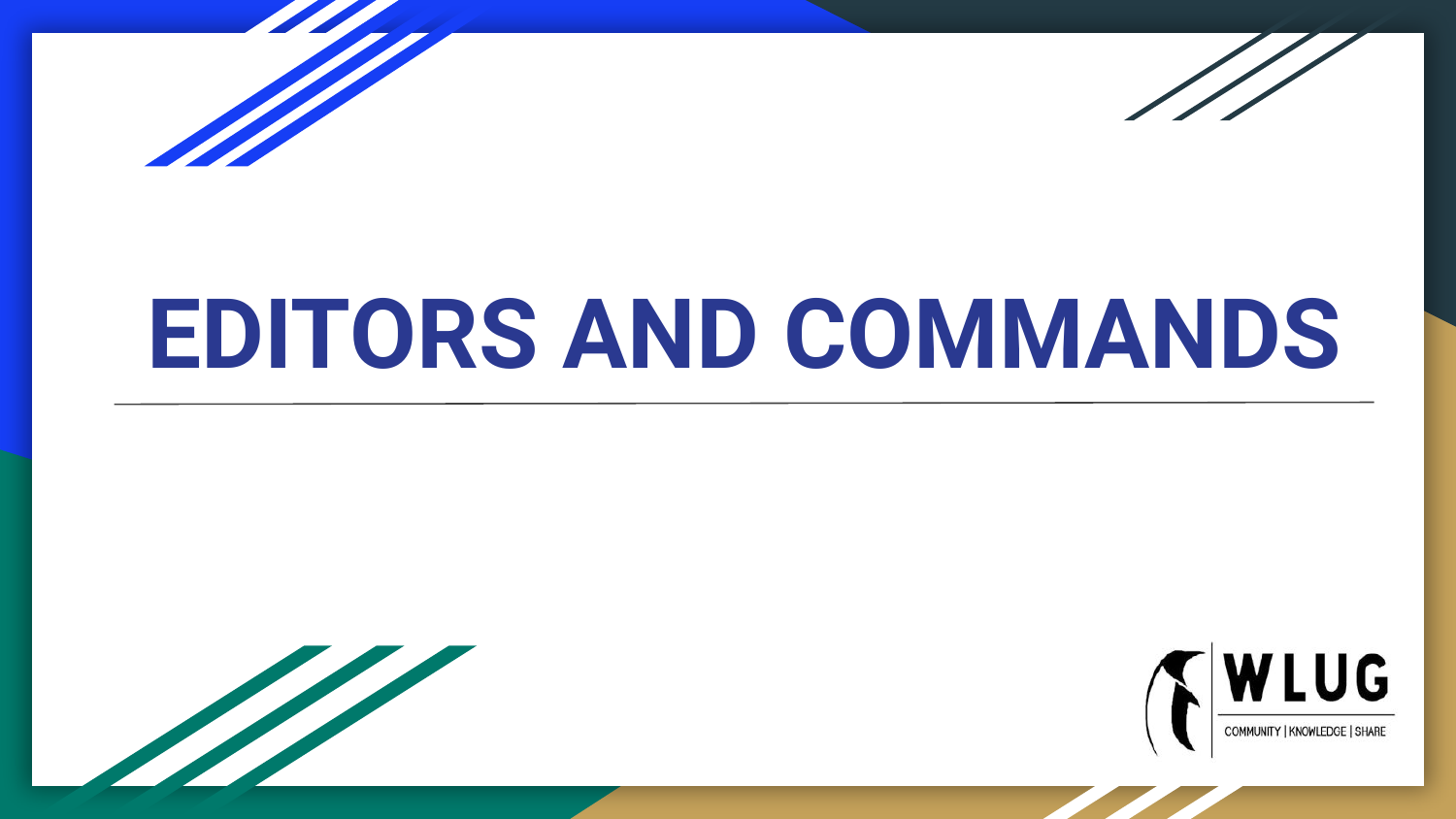### **What is text editor?**



Program used for writing and editing plain text

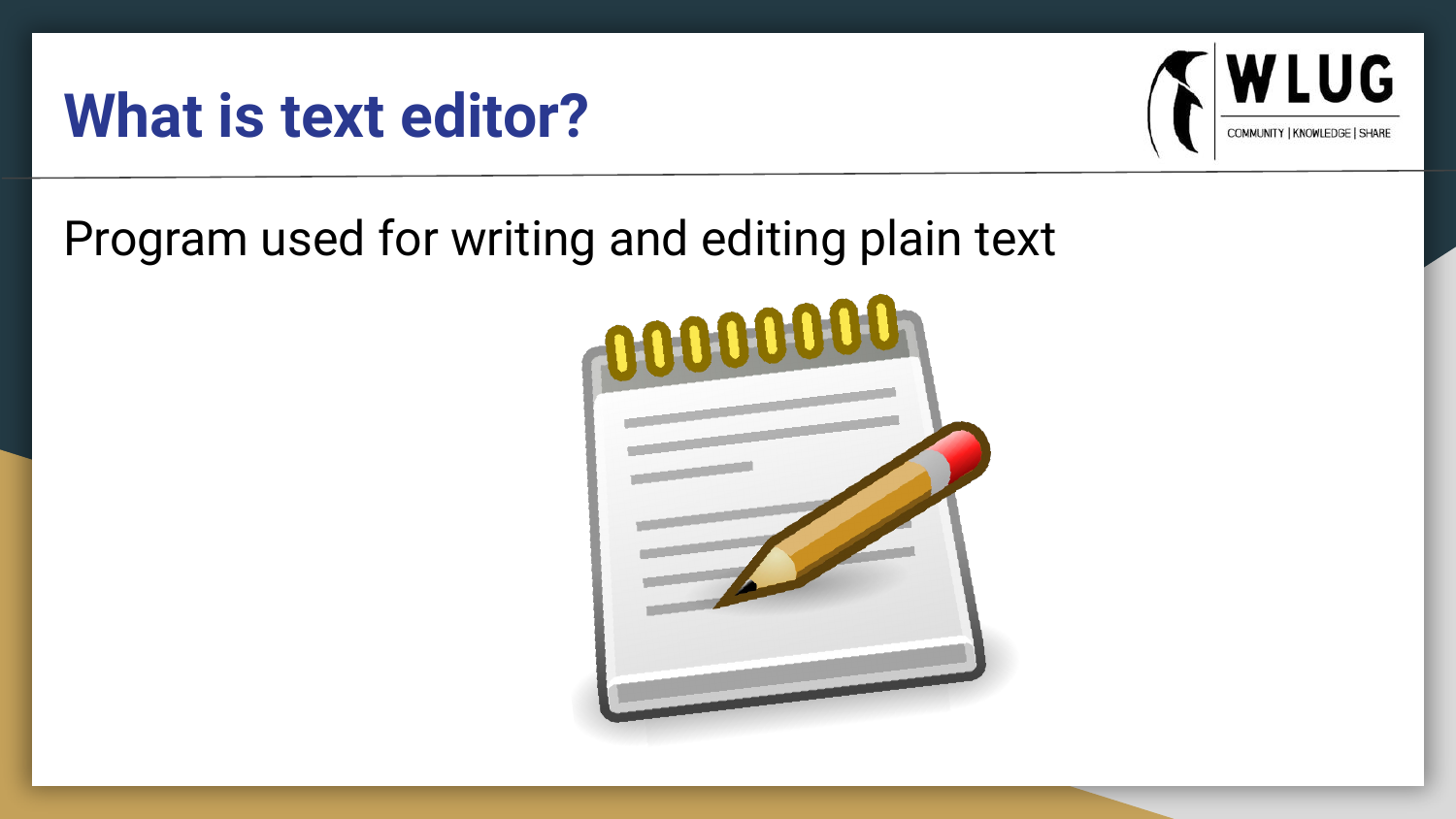#### **Text Editors**



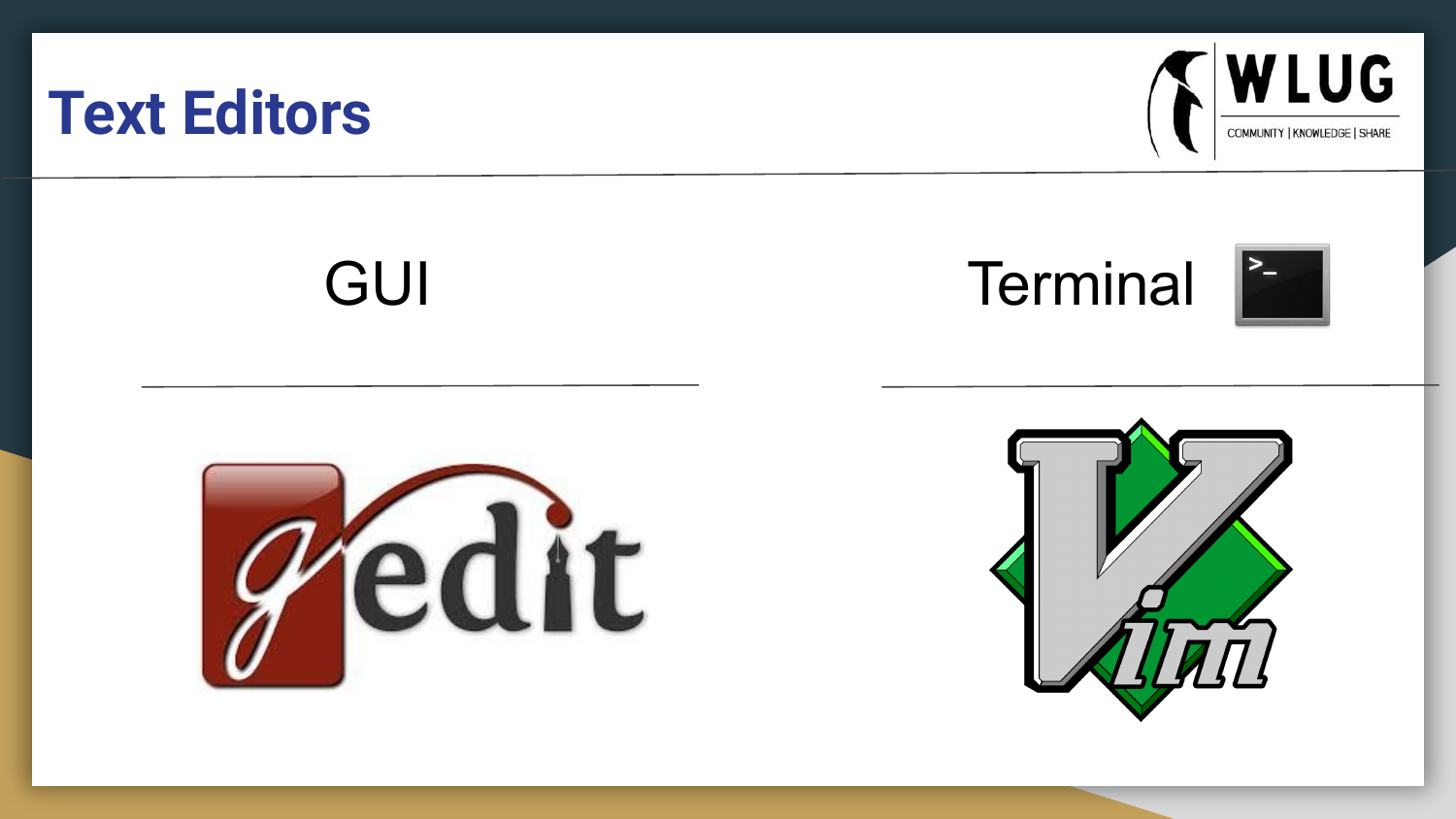## **gedit**



- **GUI based Default Text Editor in linux**
- Automatic file backup
- **Tabbed editing**
- Ability undo the changes
- Find and replace
- Automatic indentation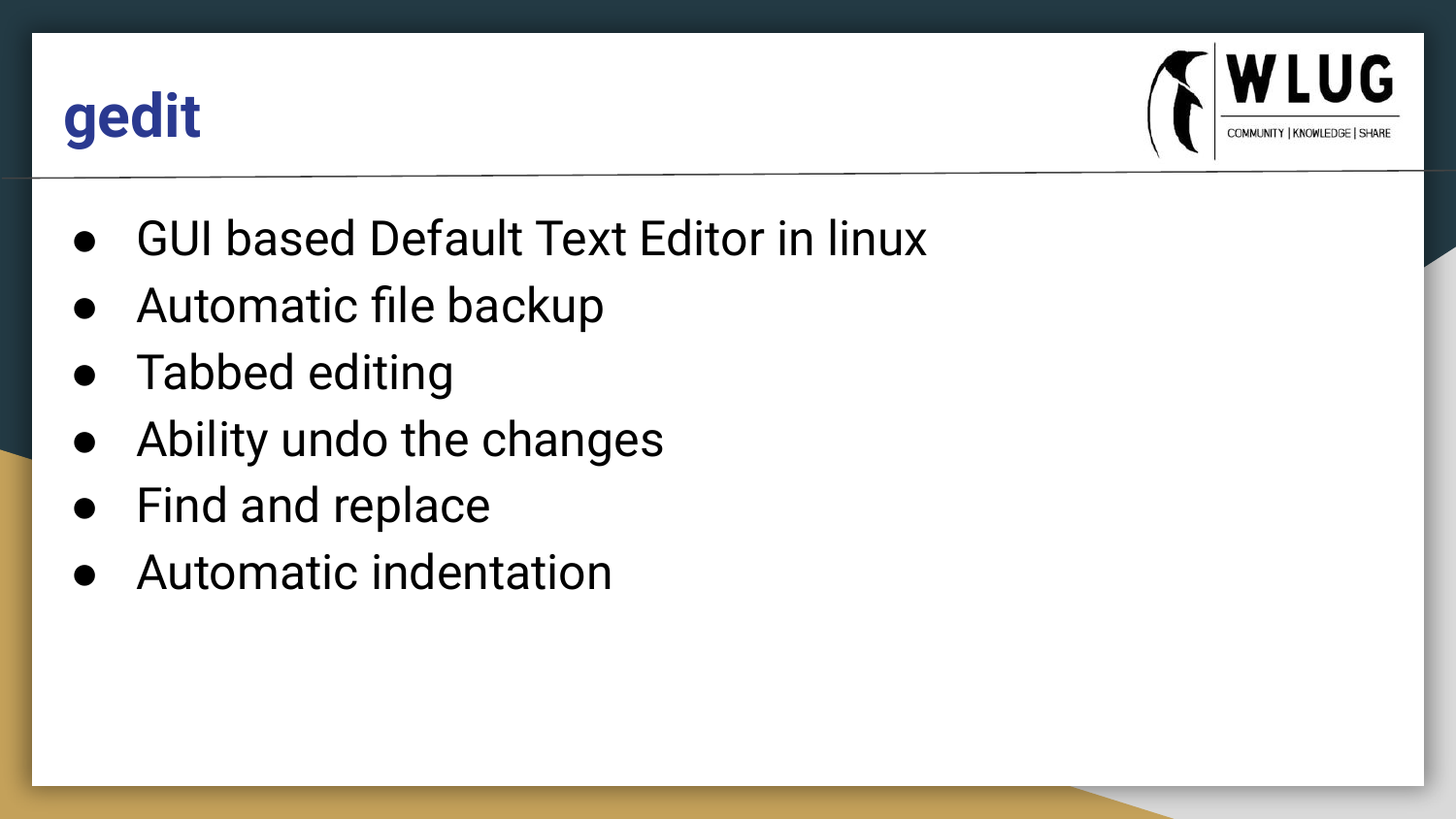## **vi Editor**



vi editor is powerful text editor that comes preinstalled in nearly all Linux OS.

- User friendly
- **Feature rich**
- Endless possibilities to edit files
- Works same across different platforms and distributions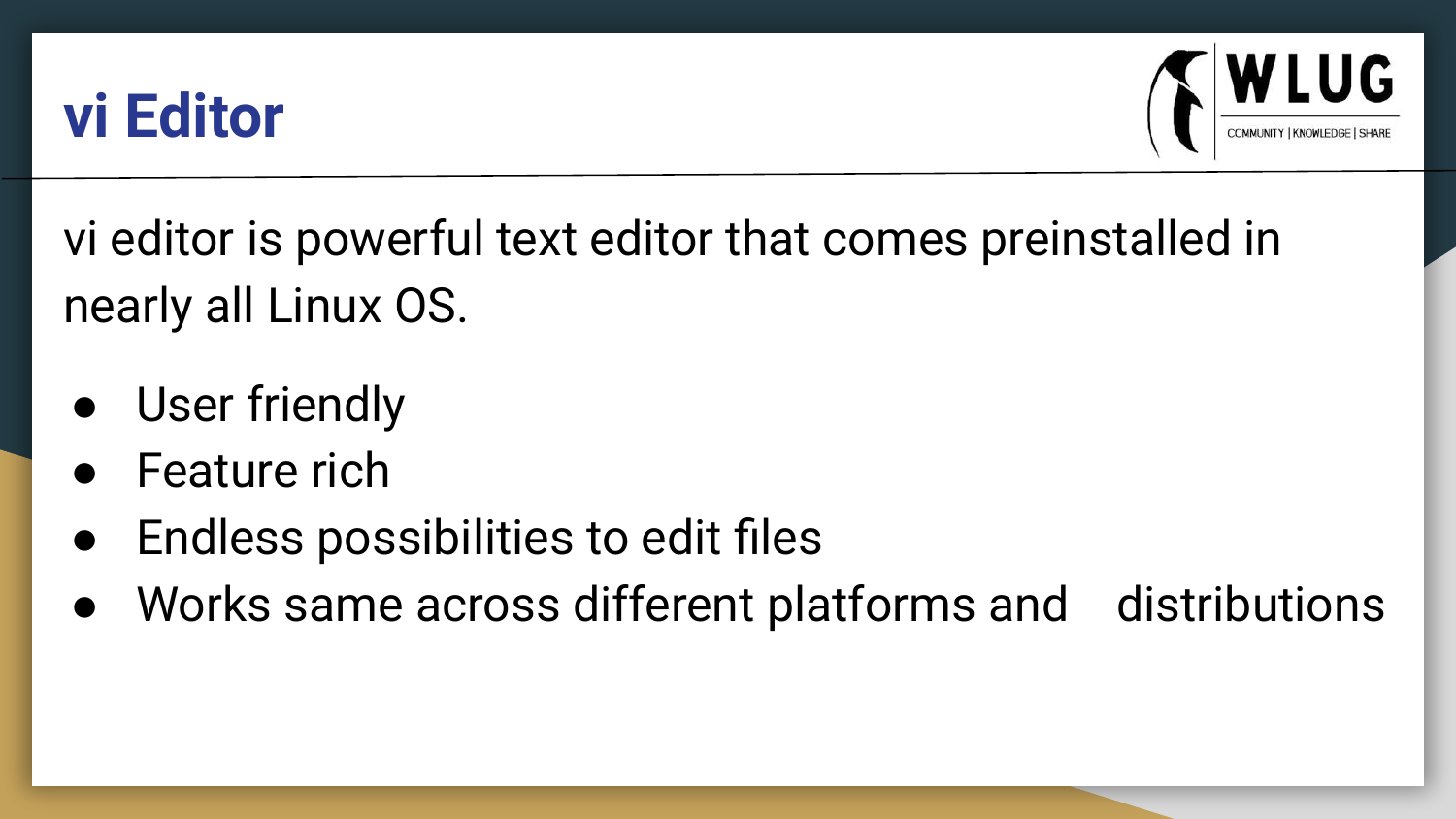## **Commands used in vi editor**



| commands | description                     |
|----------|---------------------------------|
|          | Insert mode                     |
| esc      | Terminate from insert mode      |
| u        | Undo last changes               |
| $\cup$   | Undo all changes to entire line |
| dd       | Delete line                     |
| :W       | Save file but keep it open      |
| :q       | Quit without saving             |
| :wq      | Save file and quit              |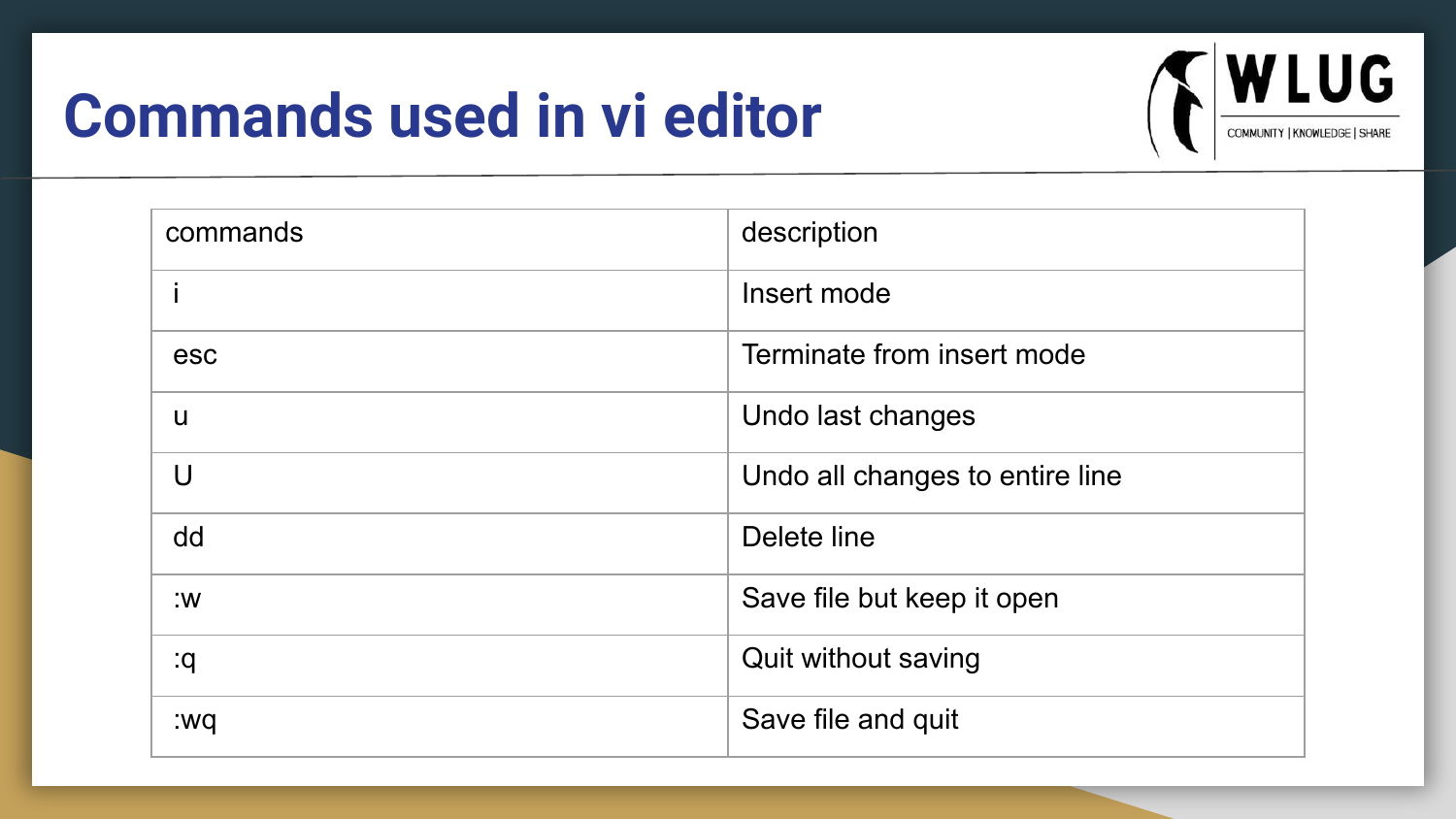

# **Commands in linux**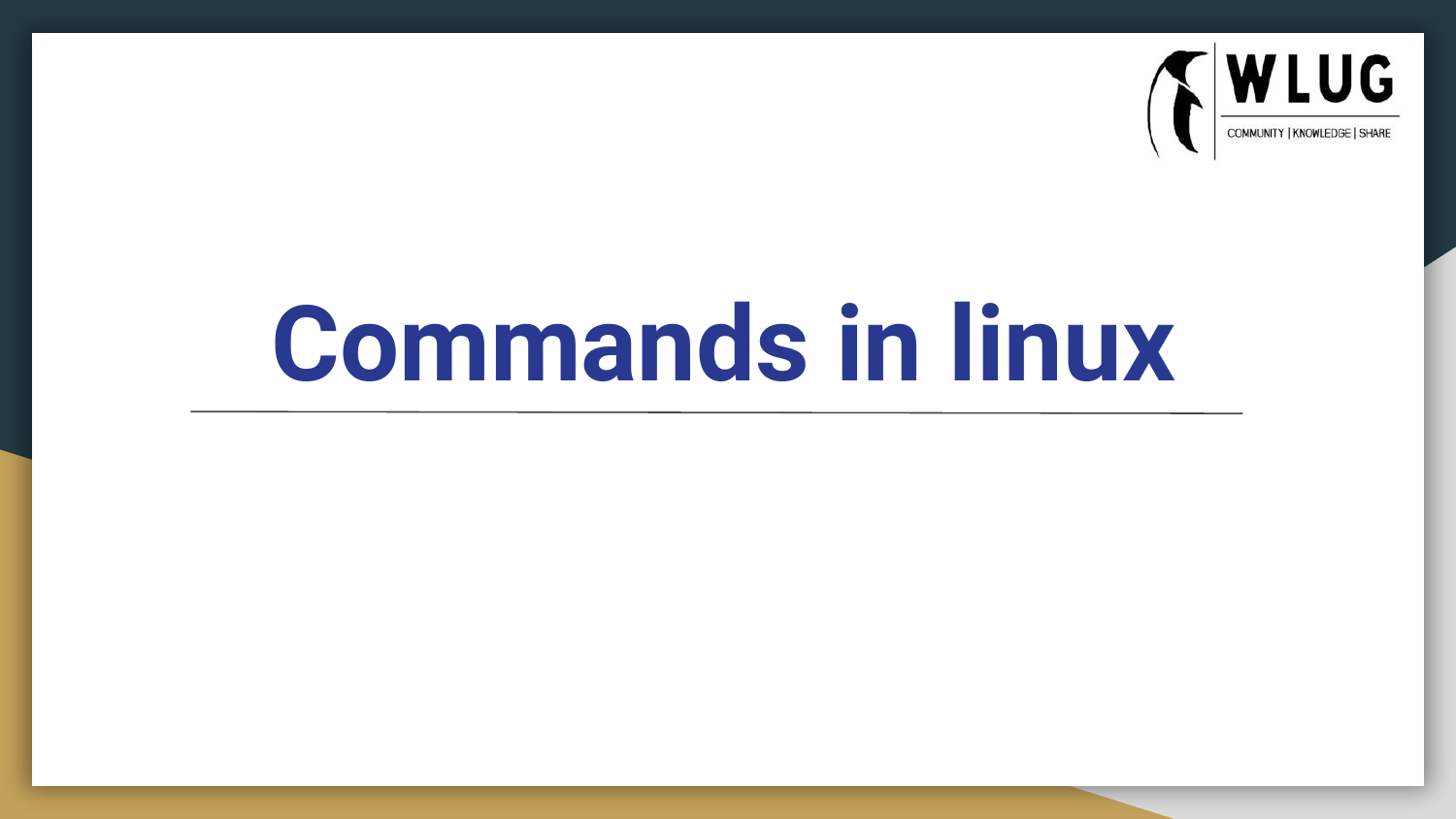## **Why command line?**



Text based interface to the system.

You are able to enter commands by typing them on the keyboard and feedback will be given to you similarly as text.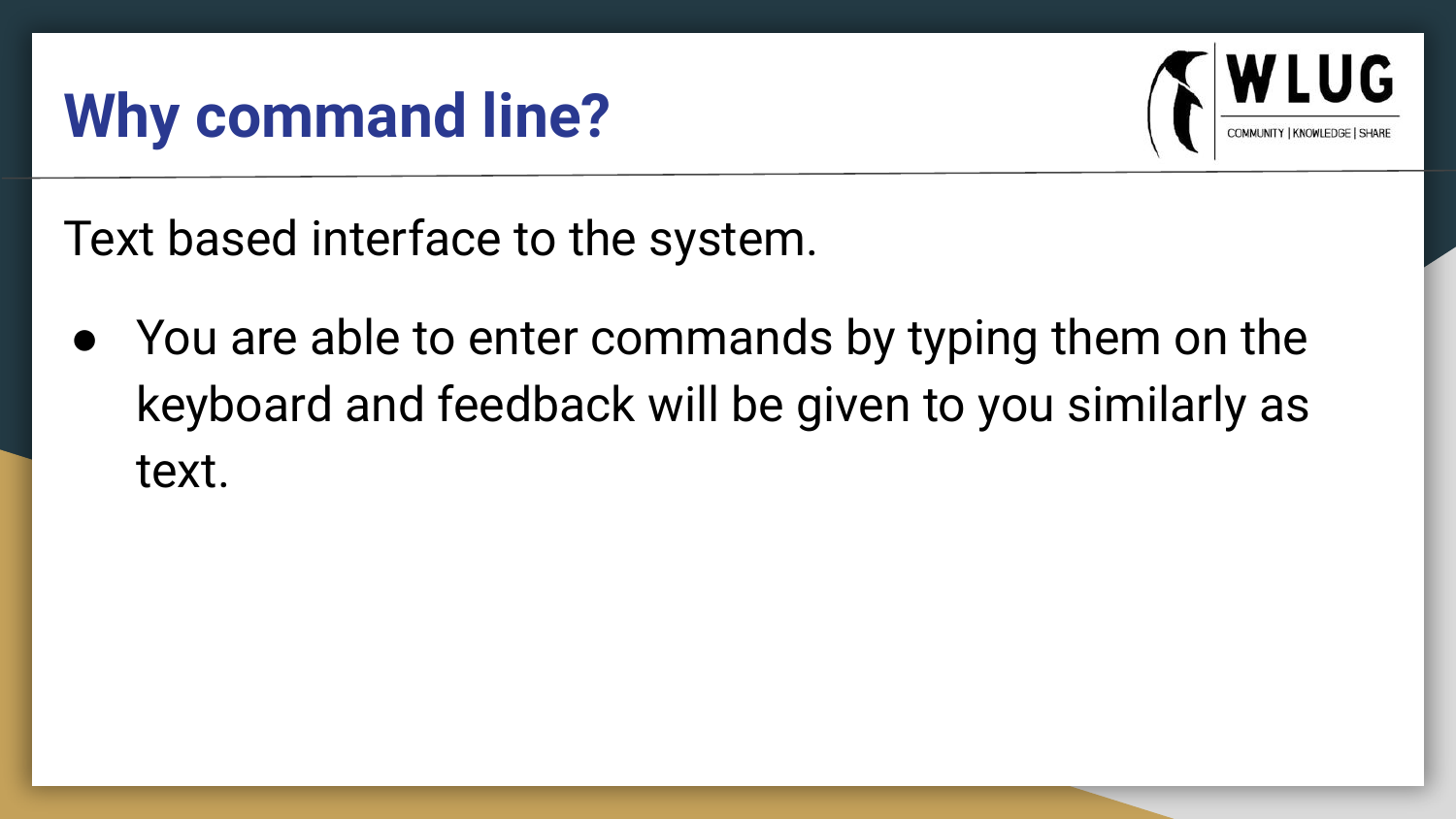## **Types of commands**

#### **Based on usage**

- 1. Basic commands
- 2. File related commands
- 3. Process related commands
- 4. User related commands

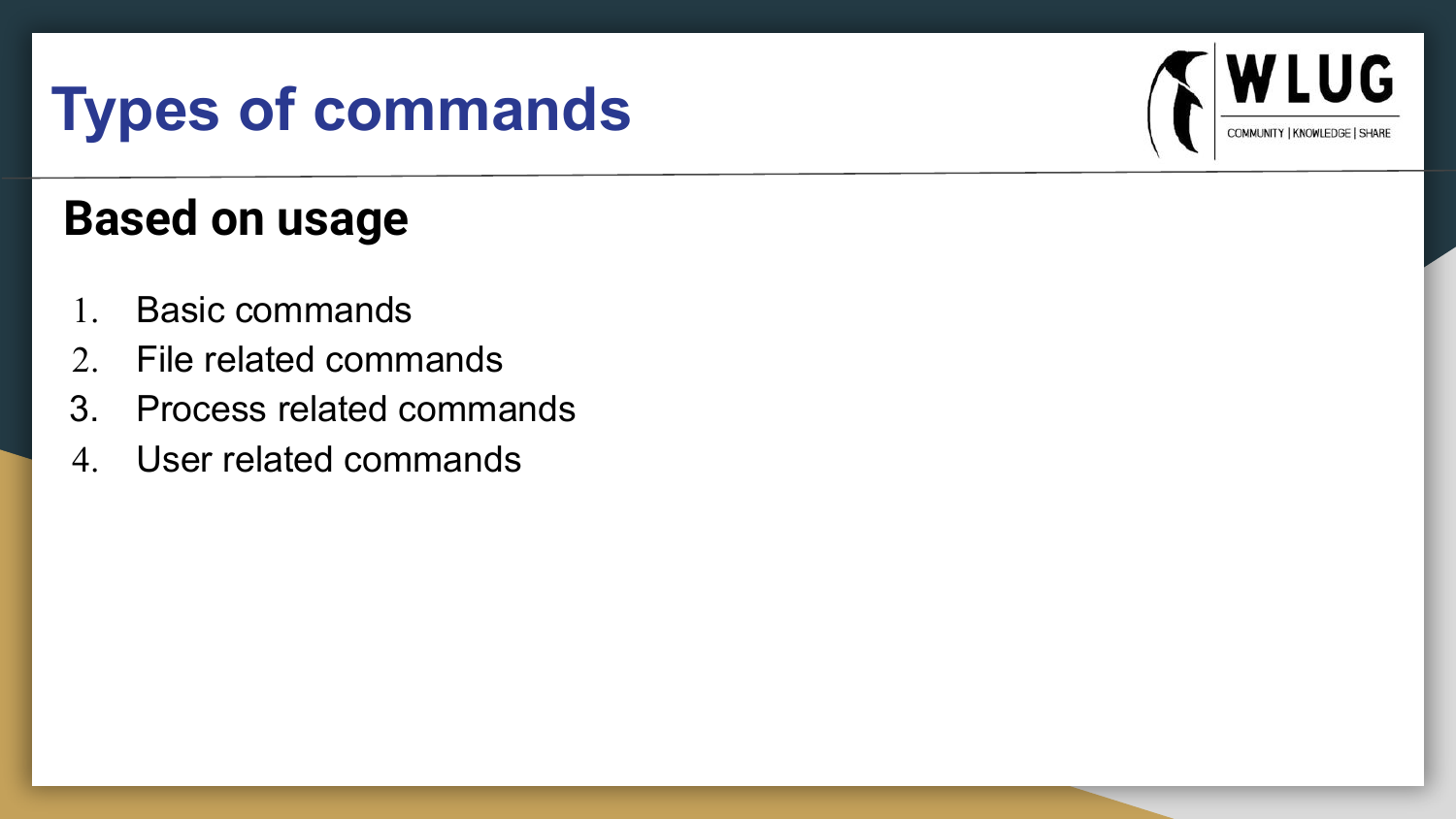## **Basic commands**



| Commands | <b>Description</b>                         |
|----------|--------------------------------------------|
| pwd      | Print current working directory            |
| ls       | Lists all the files of a current directory |
| mkdir    | Creates new directory                      |
| cd       | Change directory                           |
| rmdir    | Remove the empty directory                 |
| rm       | Remove files or directories                |
| man      | Opens manual of given<br>command           |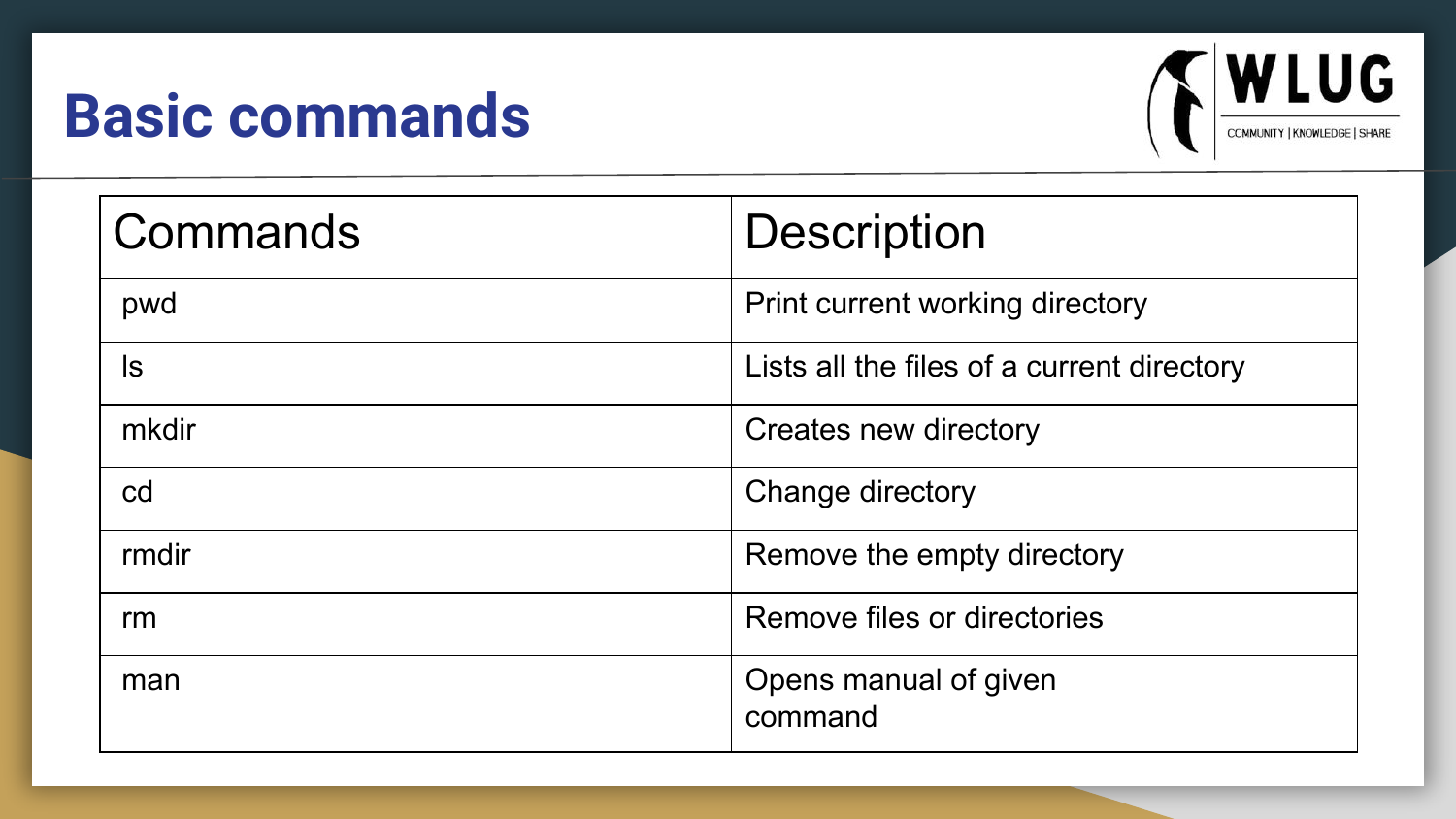## **File related commands**



| Commands | <b>Description</b>                                            |
|----------|---------------------------------------------------------------|
| touch    | Creates file if not exists & Updates access/modification time |
| cat      | Concatenate and print the contents of file                    |
| grep     | Prints line matching pattern                                  |
| sort     | Sort lines of text line                                       |
| mv       | Move files and directories from one place to another          |
| cр       | To copy one or more files to another location                 |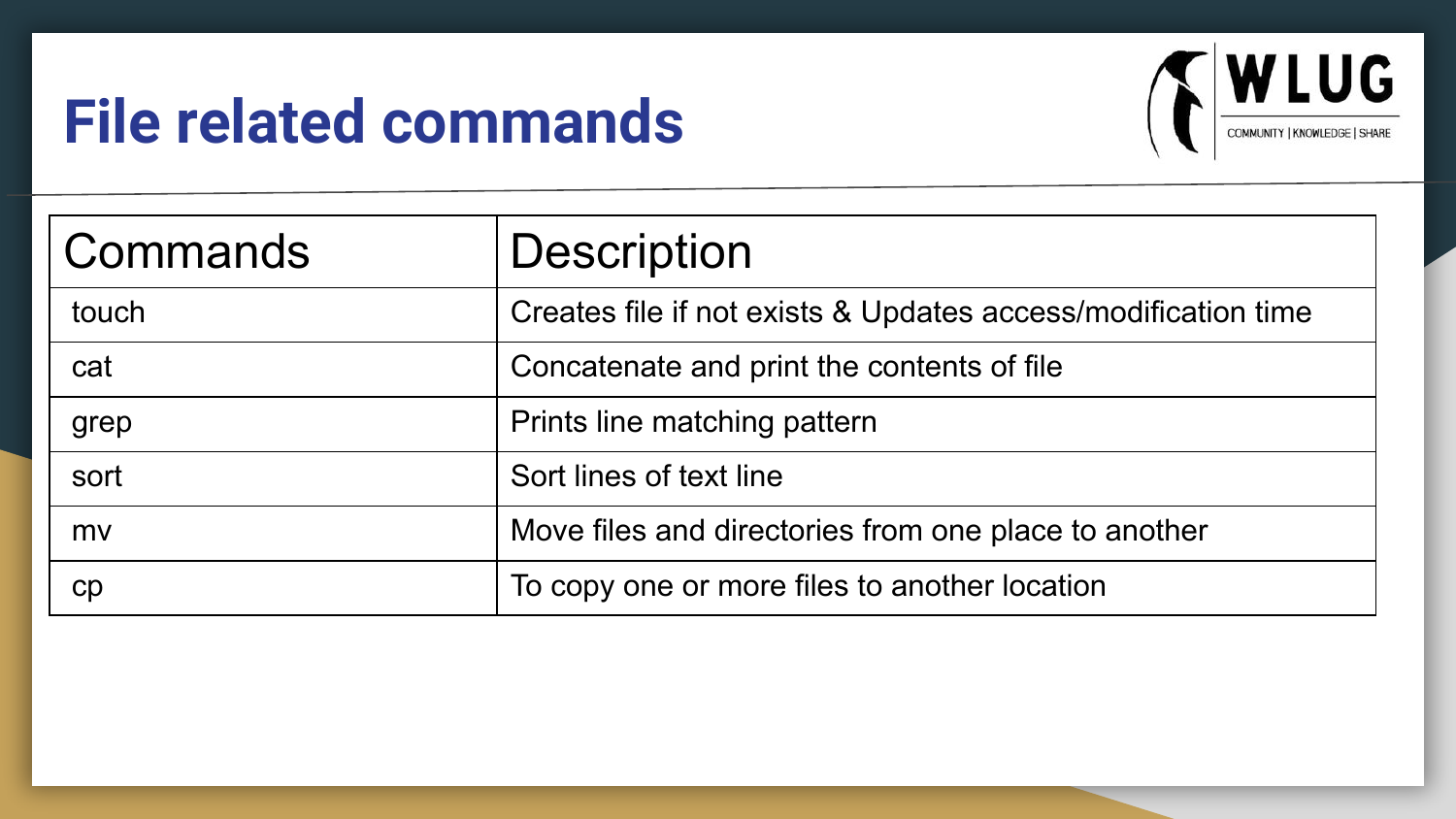## **Process related commands**



| commands | <b>Description</b>                                                                         |
|----------|--------------------------------------------------------------------------------------------|
| top      | Provides a dynamic real-time view of a running<br>system                                   |
| ps       | Provides info about currently running<br>processes                                         |
| kill     | Send signals to running processes in order to<br>request the<br>termination of the process |
| sudo     | Allows a permitted user to<br>execute a command<br>as the superuser                        |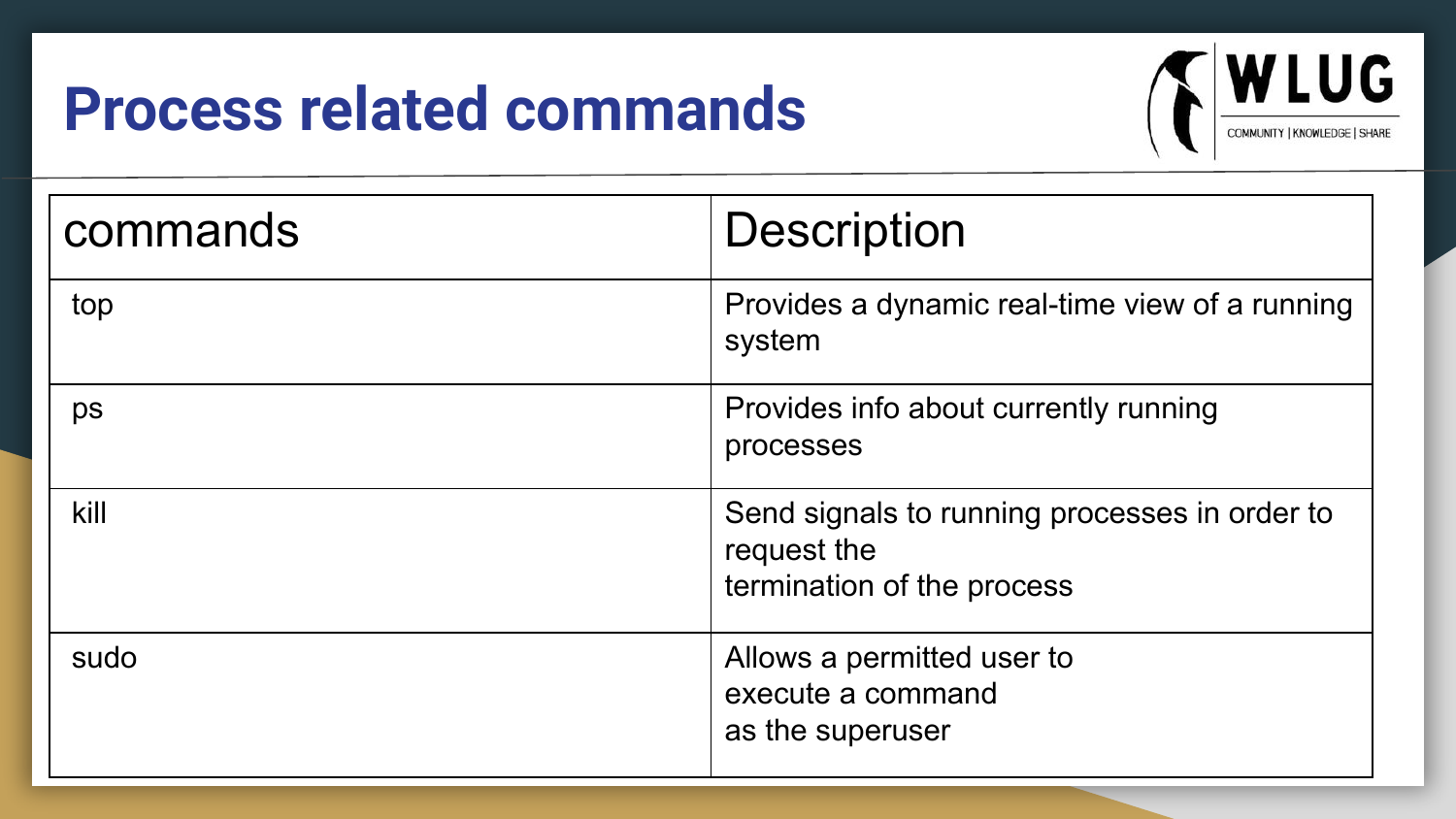## **User related commands**



| Commands | <b>Description</b>                                                                              |
|----------|-------------------------------------------------------------------------------------------------|
| adduser  | To create a new user                                                                            |
| deluser  | To remove a user                                                                                |
| chown    | To change owner, change the user and/or<br>group<br>ownership of each given File to a new Owner |
| chmod    | To change access permissions,<br>change mode                                                    |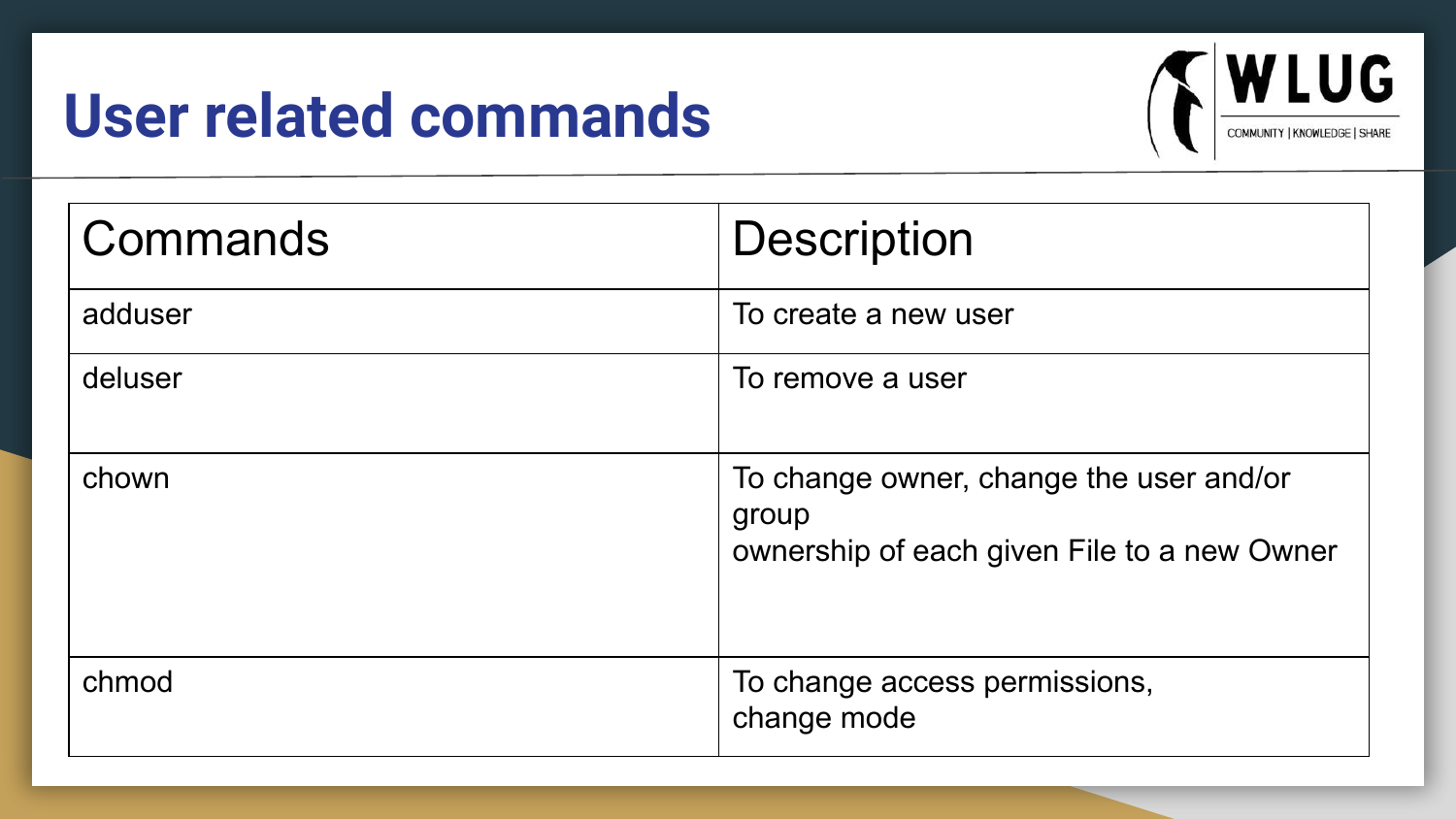## **Symbolic mode**